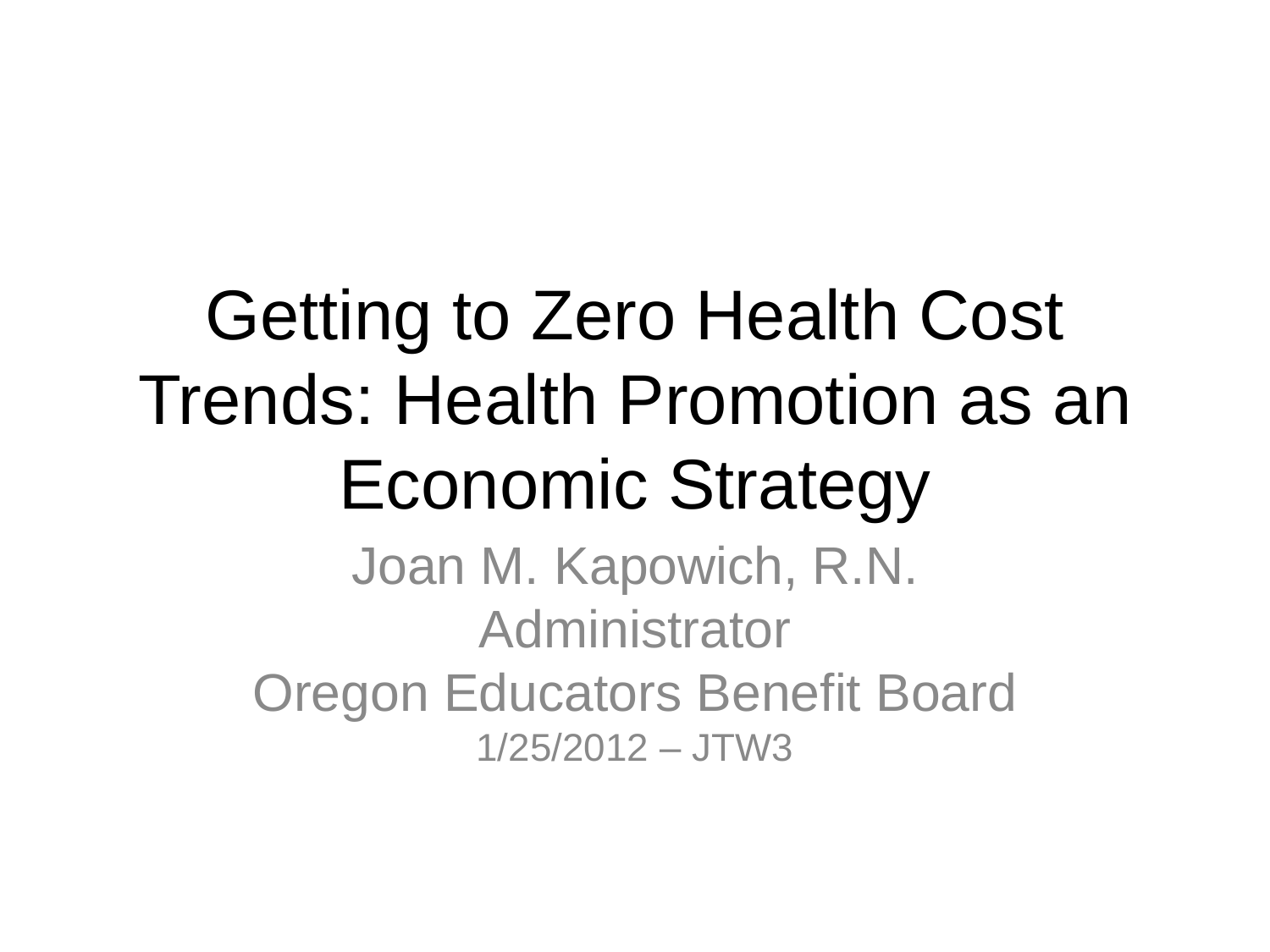#### Seriously?

- Health promotion is not fast
- Health promotion is not essential
- Health promotion is a soft program
- Health promotion is not exciting
- Health promotion will not save money
- Health care costs are unidirectional up
- Businesses manage their resources except health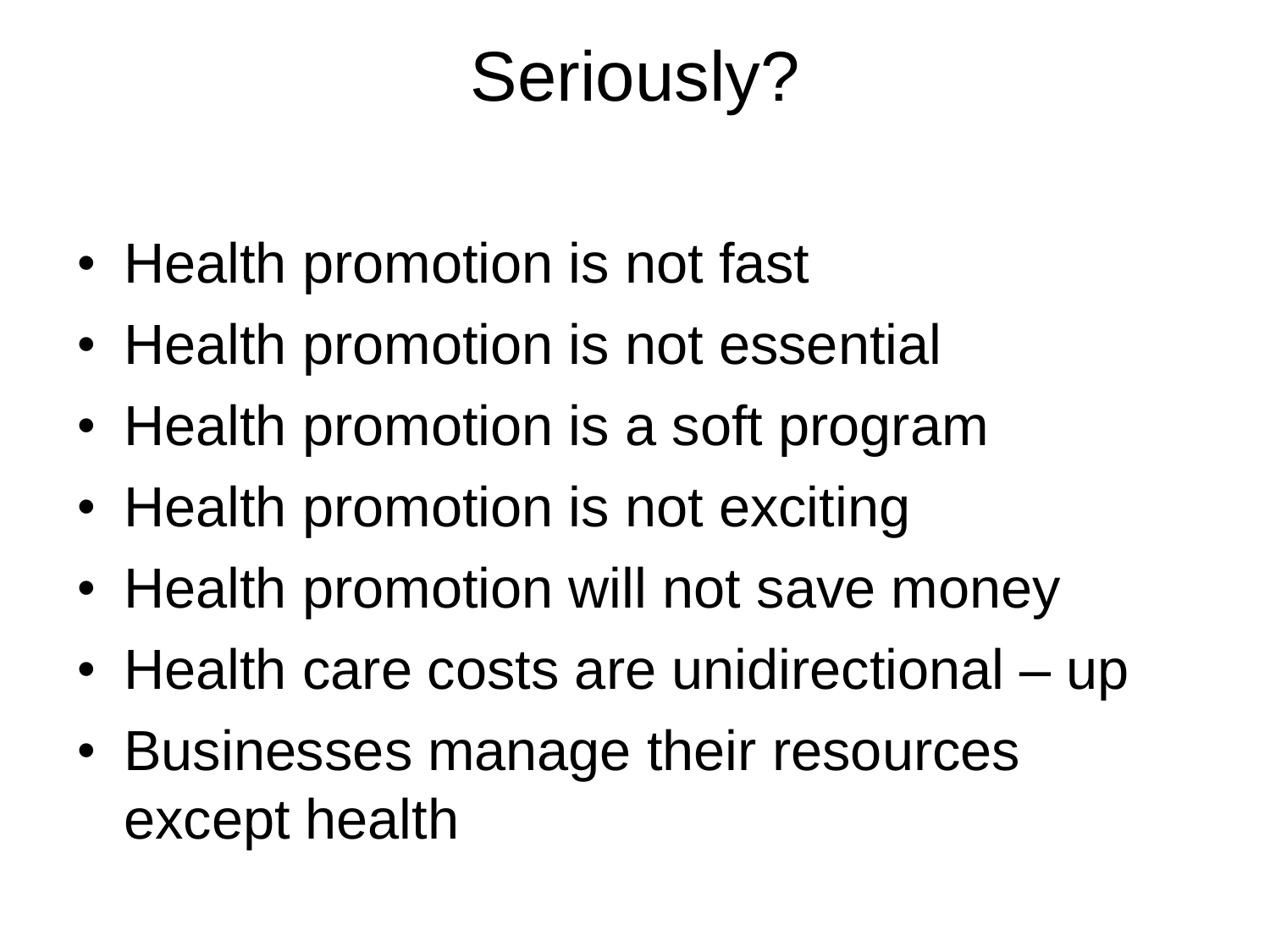# How many people do you need?

• Could you automate the work?

• No? Then your train to retain best strategy is to keep your people in top shape

• Give them high quality training, health care and support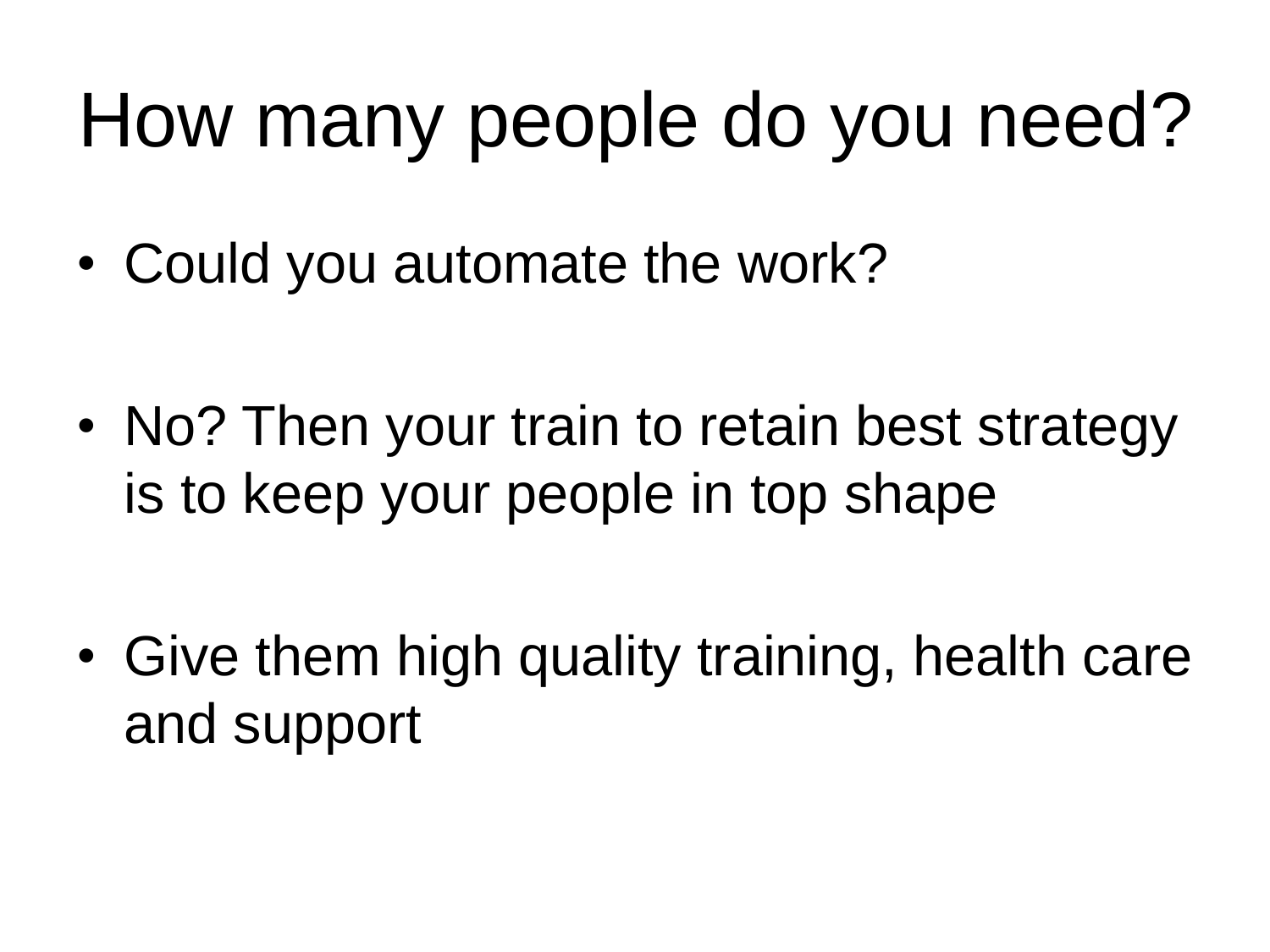# Modern Medicine – what we can and cannot fix with a pill

• High hopes to eradicate polio, heart disease, cancer

• Genetics, environment, smart bugs/viruses and human behavior complicate this task

• Medications can have miraculous impacts but they are not free – have to be taken and they have side effects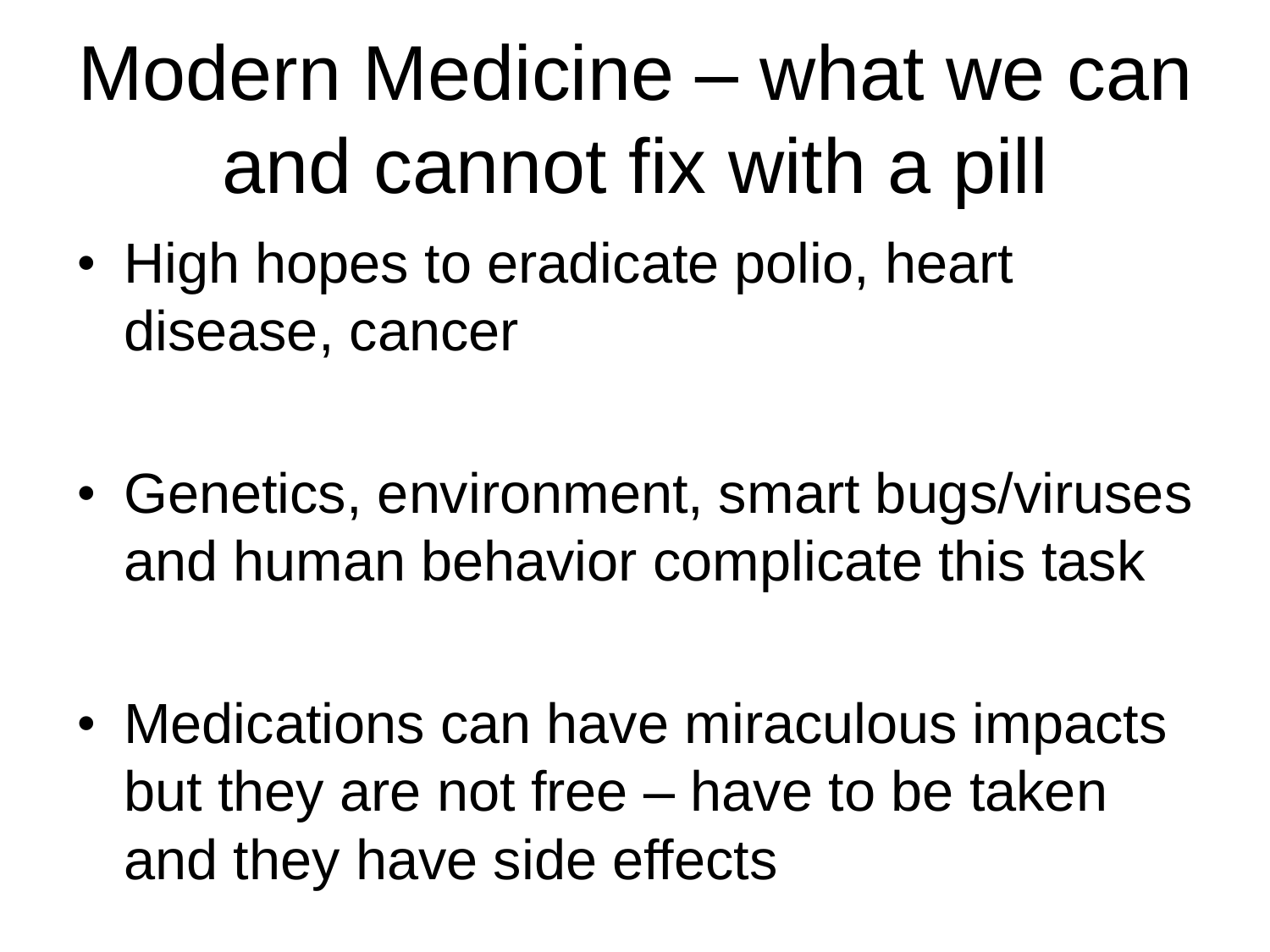# Downstream the water is murky – Let's go upstream

- Economic pressures and federal reforms focus our attention on \$\$\$\$\$\$\$\$\$\$\$\$\$
- Too many dollars with poor outcomes
- How best to promote health of our employees and communities and therefore our country
- After years of neglect health promotion has a toehold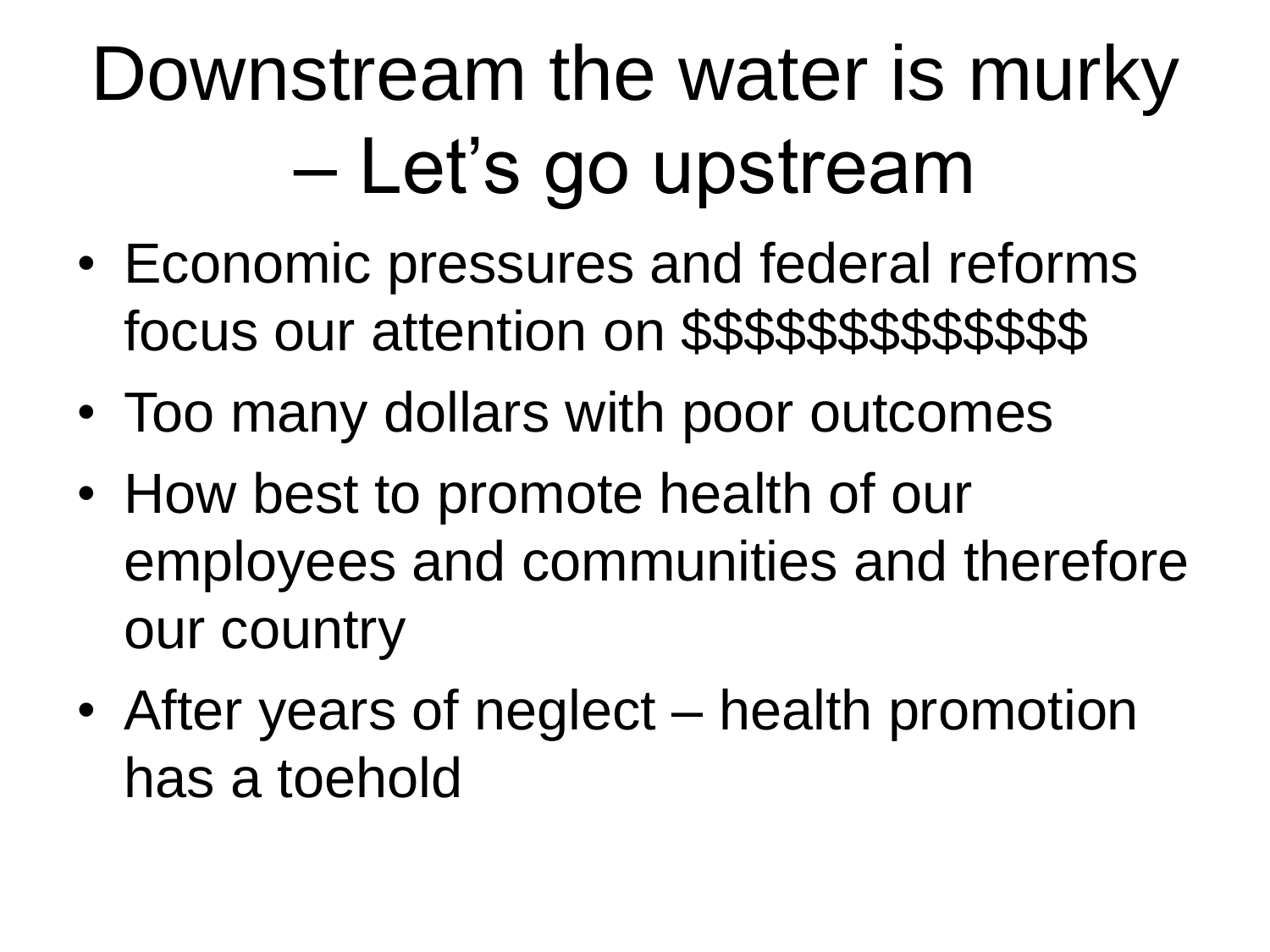# ROI and evidence on health promotion

- A growing body of evidence
- Understanding that human behavior in economics does not make logical sense
- Behavioral economics and healthcare
- For every \$1 spent we save \$3.93 on medical and for comprehensive \$5.81
- Smokers who quit  $= $7,200$ /yr. saved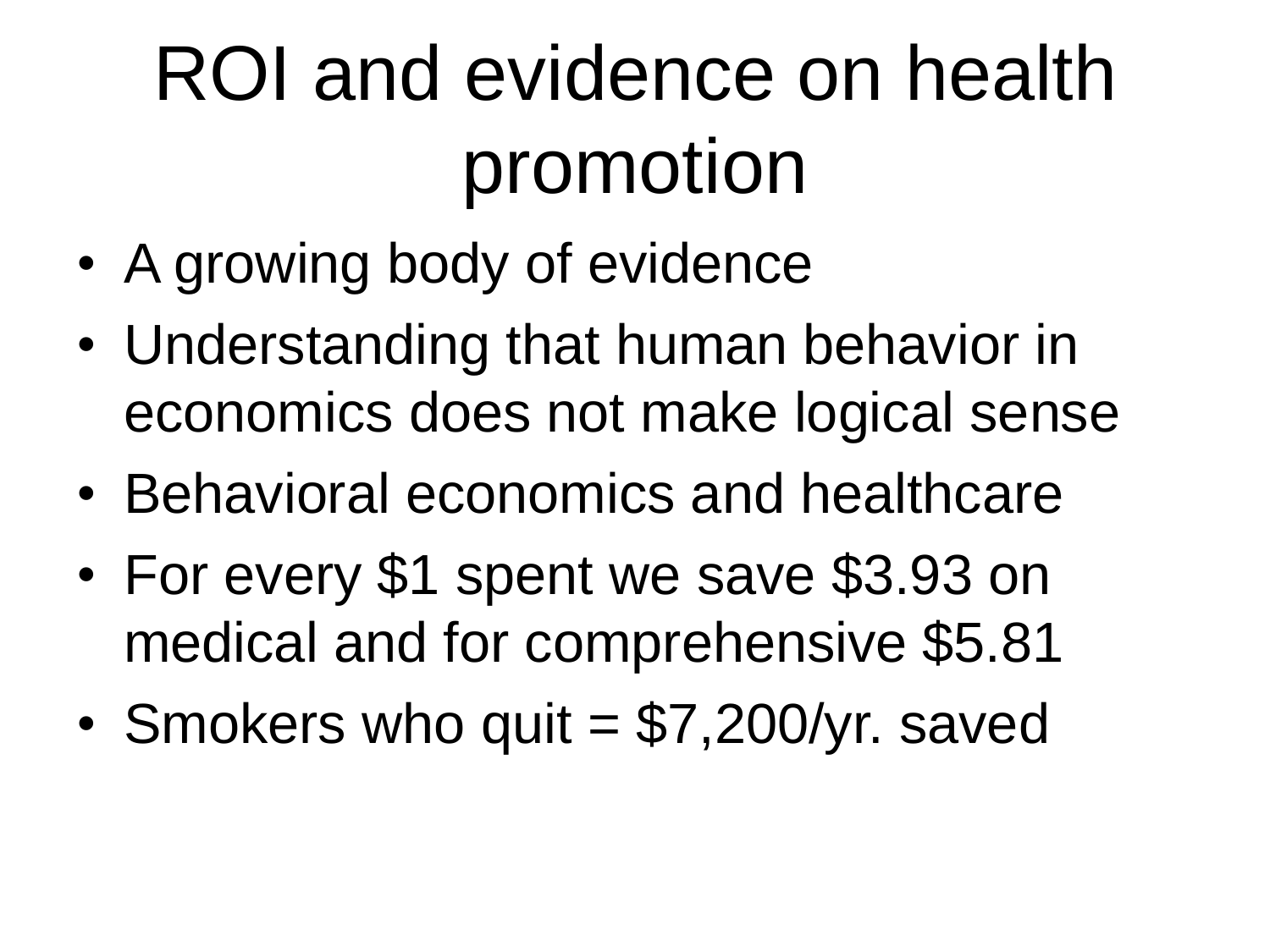### Successful Approaches

- Know your health status assessments and screenings
- Change the culture from the top
- Make a business case
- Share your success stories
- Reward success
- Evaluate your progress recalibrate as needed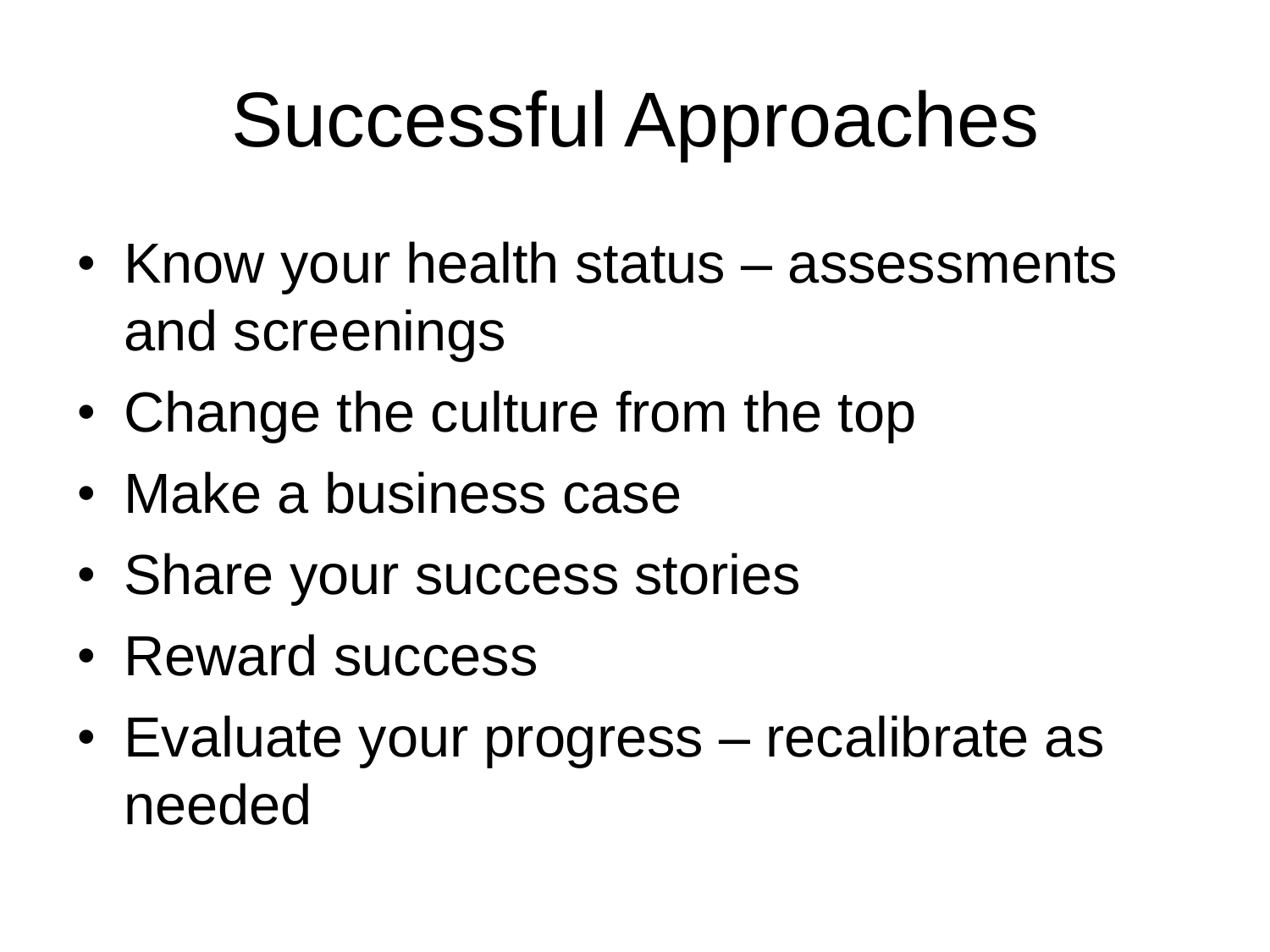# Five Program Supports for a successful program

- Upper management cares the cheeses
- Who is in charge? Cheerleader organizers
- Member motivation
- Reinforcements and rewards
- Maintain quality

#### ~ Zero Trends, Dr. Dee Edington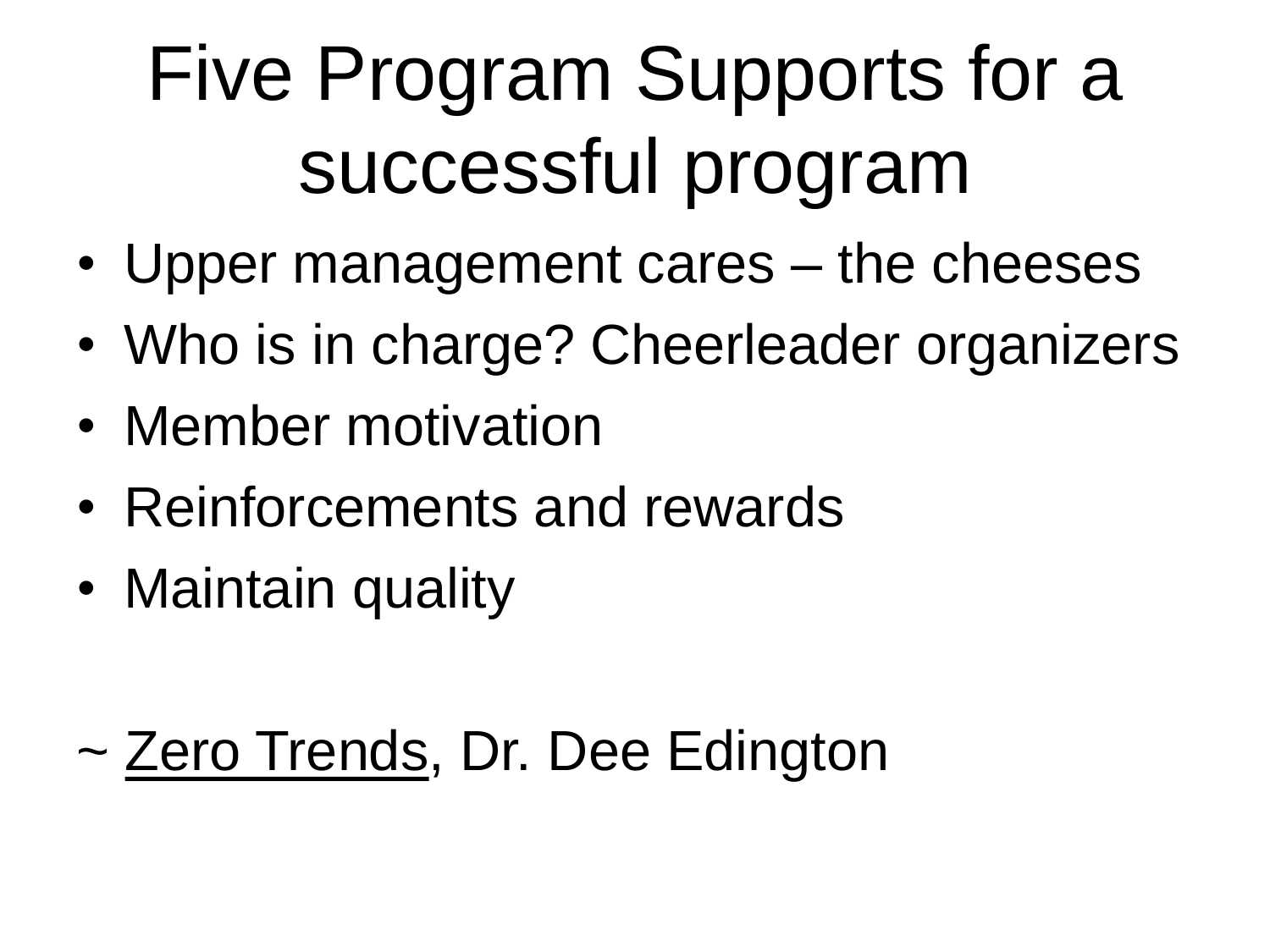#### Reactive or proactive

- Waiting for illness vs. promoting health
- Benefits should reduce costs and risks
- Do you have a nurse advice hotline, web portal, newsletters, annual health risk assessments, risk reduction strategies – tobacco cessation, phone coaching, wellness classes, health foods in vending machines, onsite counseling/screening, some measurement activities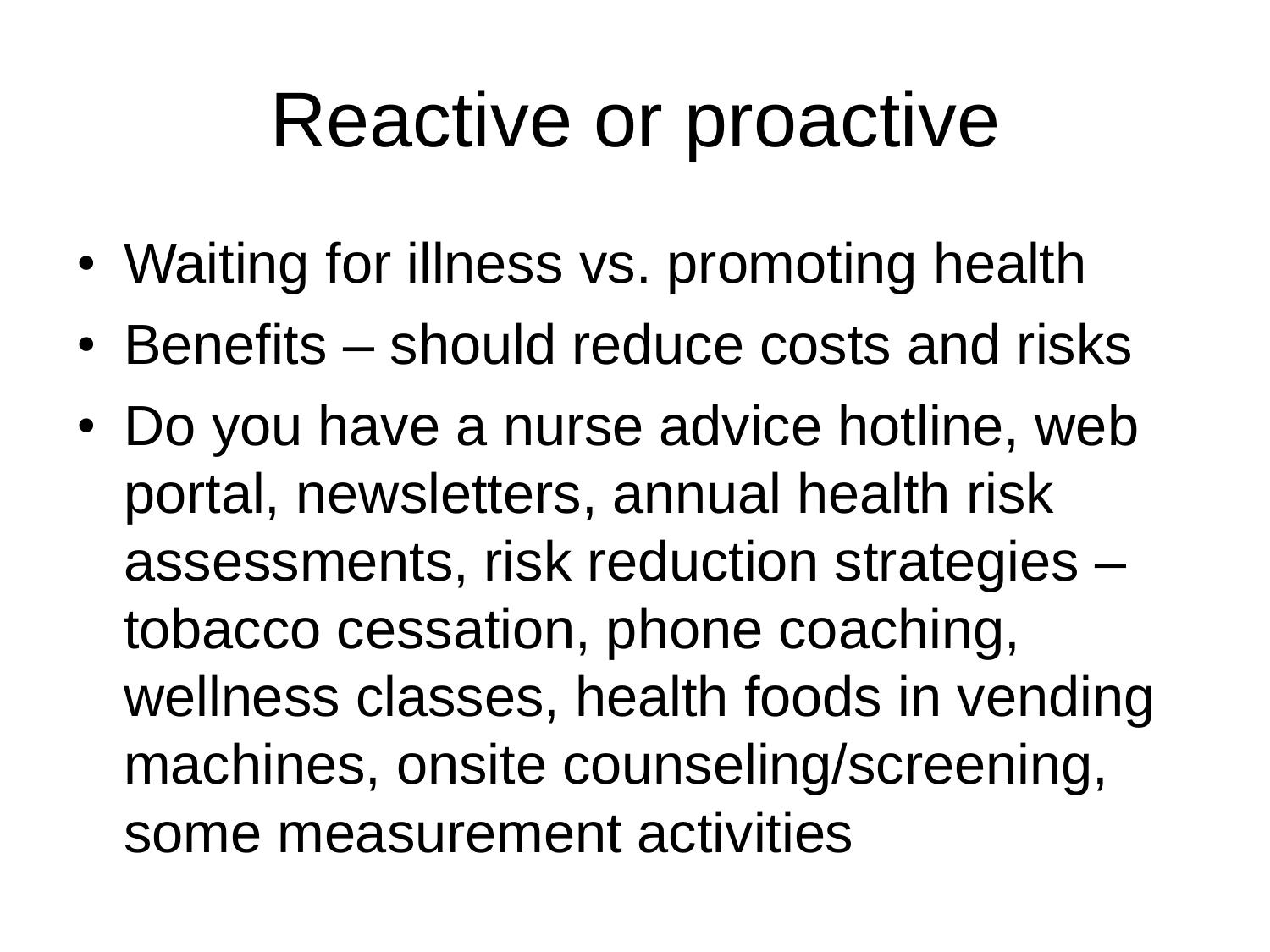## More and more and more

- Stress management, seat belt use
- Nutrition education, EAP
- Physical activities
- Disability, absence management
- Ergonomics
- Medical, dental,vision, pharmacy, complementary care
- Financial management, career development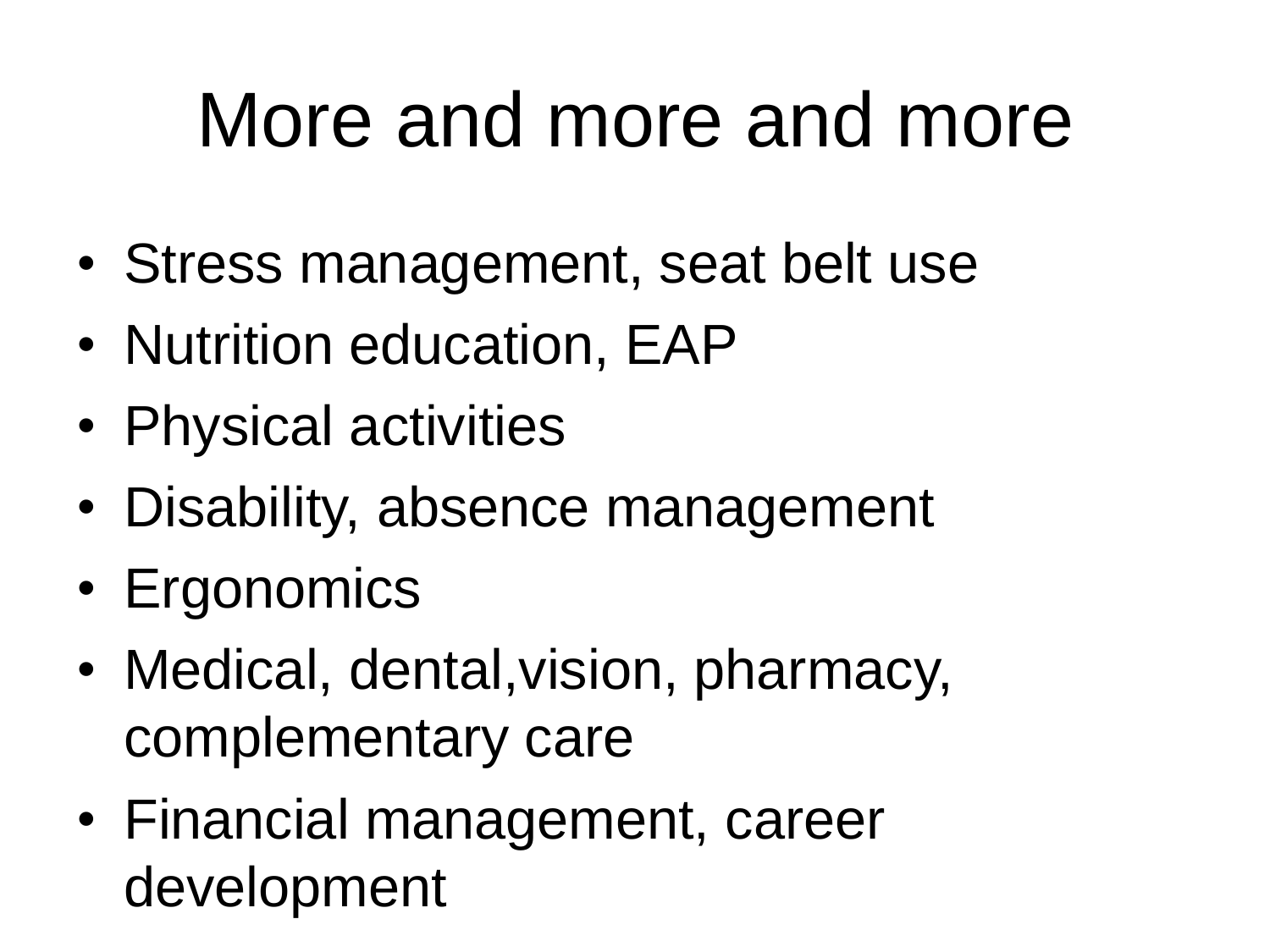# Moving Risk in the Right **Direction**

- Learning about our risks
- 64% low risk 0 to 2 risks
- 26% medium risk 3 4 risks
- 10% high risk  $-5 +$  risks
- With no action people move up risk ladder
- One of biggest risk your view on health
- Easier to keep low risk than manage high risk employees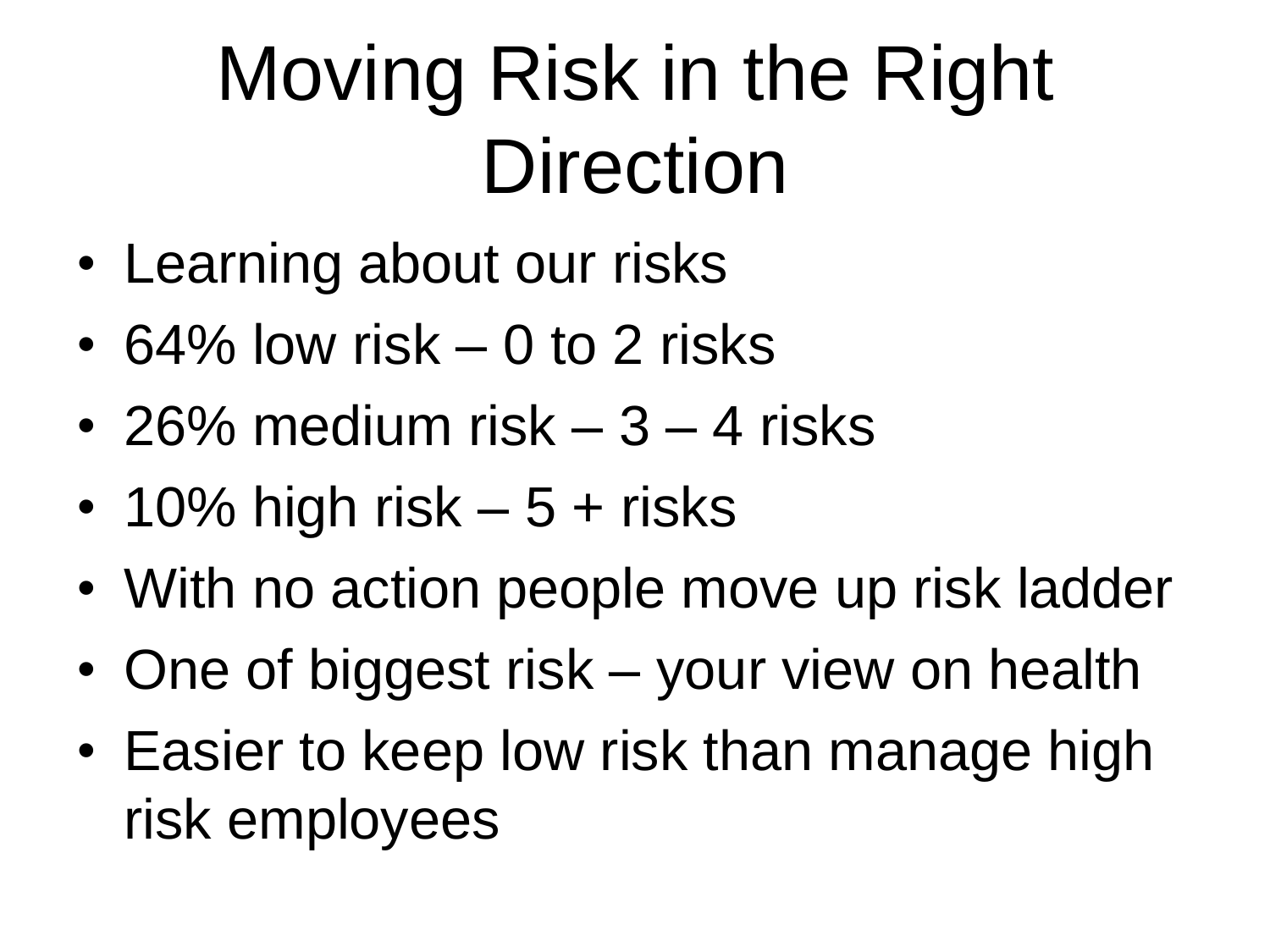# Stay where you are

- Don't gain weight but don't lose it
- Don't gain additional risks
- Slowly make progress in a supported environment
- Active engagement 85 -95%
- Low risk employees are 70 -85%
- More engagement = better health and lower cost trends